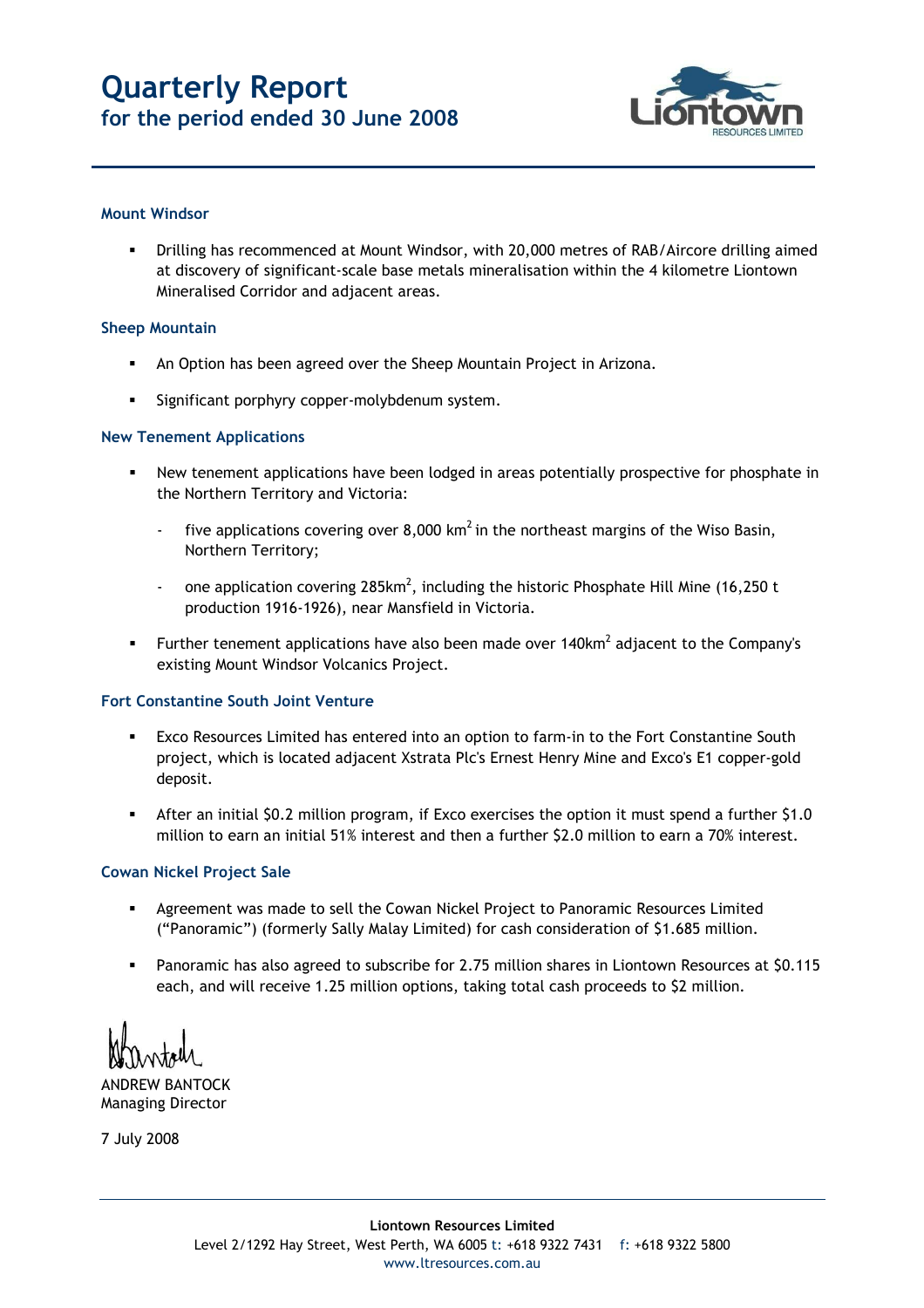

# **1.0 MOUNT WINDSOR VOLCANICS PROJECT - LIONTOWN DEPOSIT (100% LIONTOWN RESOURCES LIMITED)**

Drilling has recommenced at the Company's Mount Windsor Volcanics Project, south of Charters Towers, in Queensland.

A 20,000 metre RAB/Aircore drilling program is underway within the 4 kilometre Liontown Mineralised Corridor and adjacent areas.





The program will include drilling on targets within the interpreted position of the Thalanga, Highway Reward and Waterloo stratigraphic horizons, each of which host either significant past mines or resources adjacent to Liontown Resources' tenements.

The exploration model follows the mineralisation model of the nearby major mineralised system at Thalanga, 35 km to the west of Liontown, which is comprised of a series of economic-scale "pods" of ore along strike as illustrated in Figure 2 below.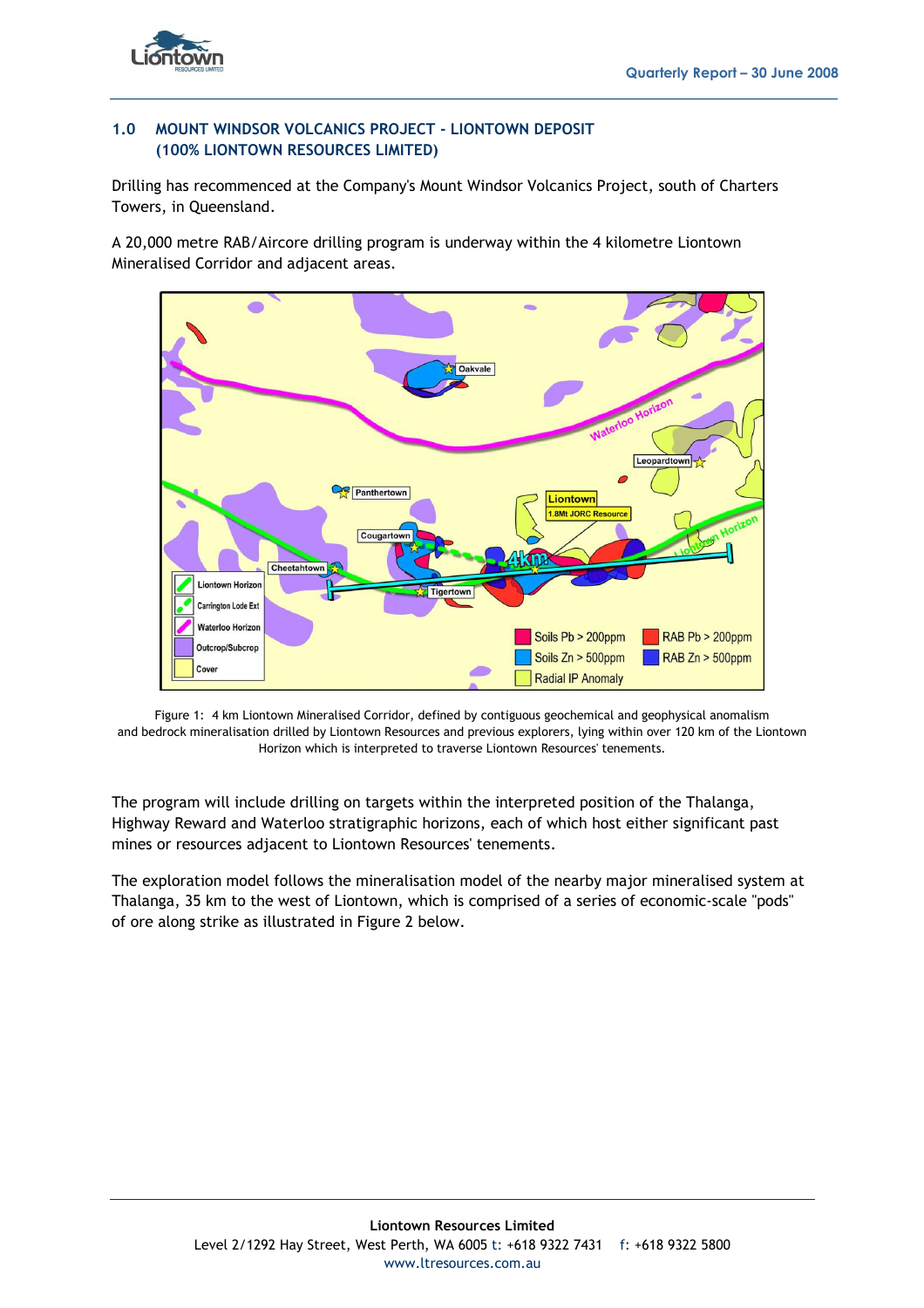



Figure 2: Same scale comparison of the Liontown Deposit and Kagara Ltd's nearby Thalanga Mine, highlighting lead (Pb) values in RAB drilling and relative lack of drilling of bedrock targets adjacent the Liontown Deposit

A state-of-the-art NITON x-ray analyser is being used for the first time in the field at Mount Windsor to provide real time data to shape the ongoing drilling program by focusing in on areas of immediate interest.

# **2.0 SHEEP MOUNTAIN PROJECT**

Liontown Resources has entered into an option agreement with Wyoming based Lone Tree Exploration LLC ("LTE") to acquire the Sheep Mountain Project in Arizona, USA.

The Sheep Mountain Project, located approximately 80 km north-northwest of Phoenix, consists of 11 contiguous, unpatented lode claims covering approximately 80 hectares in Yavapai County, north central Arizona (figure 3). Liontown Resources is in the process of staking another 37 lode claims to expand this landholding to a total of 350 hectares.

The claims cover a large porphyry copper-molybdenum deposit explored during the 1960's and 1980's by Phelps Dodge Corporation, Bear Creek Exploration (a subsidiary of RTZ-Kennecott) and Utah International (before its takeover by BHP). Collectively these companies drilled 56 core and rotary holes for a total of 22,865 metres.

Combined historical exploration expenditure on the project is estimated at over US\$10 million in today's dollar values.

An historical (i.e. non-JORC Compliant) Resource<sup>1</sup> estimate for mineralisation at the project was calculated in 1992 by internationally recognised consulting group Watts, Griffis and McOuat Limited beneath volcanic cover of up to 600 metres.

 $1$  The full details of this Resource were released in the announcement by Liontown Resources of 10 June 2008, which can be viewed on the Company's and the ASX's websites.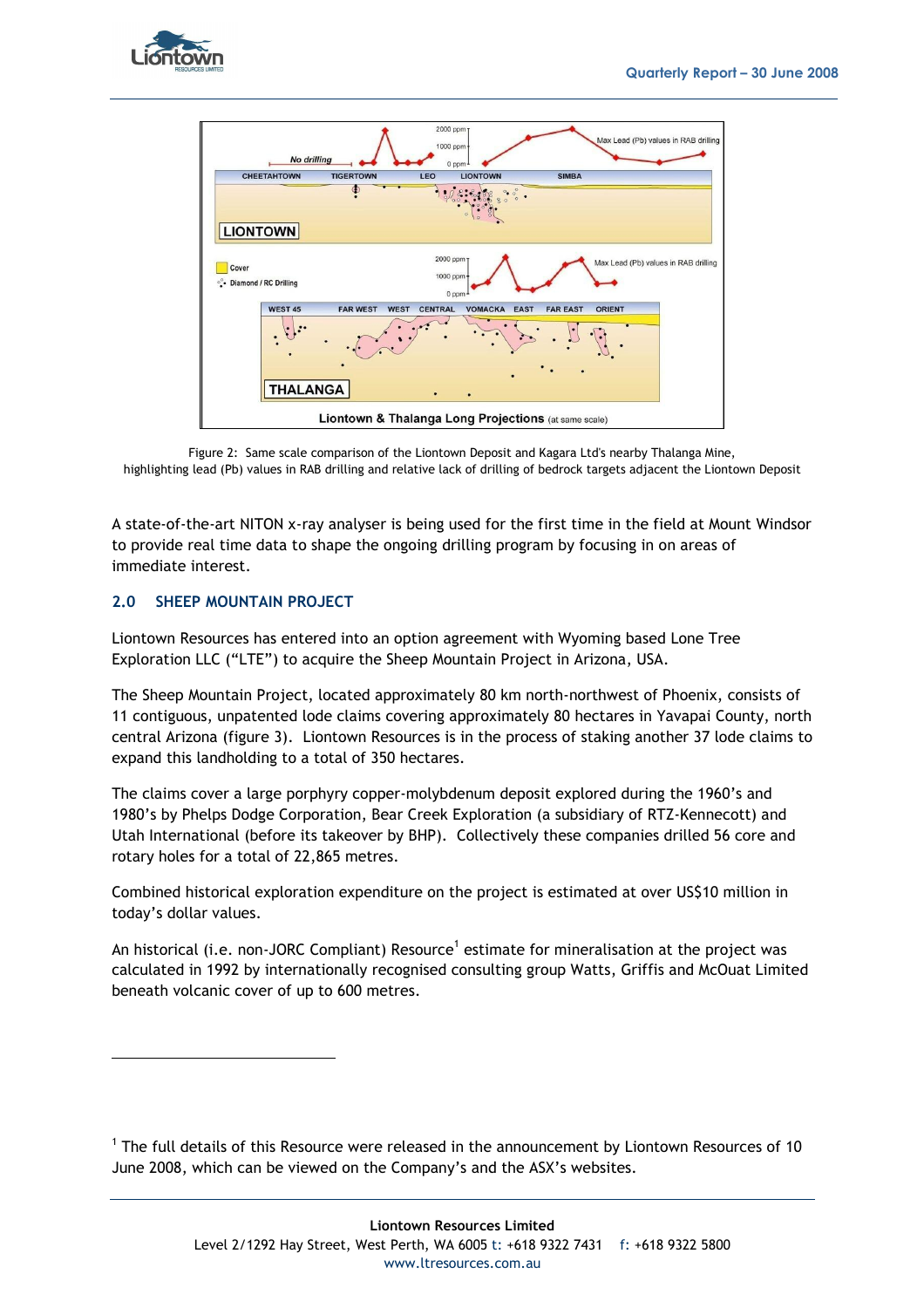



Figure 3: Location of the Sheep Mountain Project

### **2.1 Geological Setting**

Known hypogene (primary) mineralisation at Sheep Mountain consists of copper and molybdenum sulphide mineralisation extending over an area of approximately 4 by 1.5 kilometres, developed in and marginal to a composite Laramide-age (Eocene) quartz monzonite to latite porphyry stock (figure 4).



Figure 4: Geology and mineralization of the Sheep Mountain project showing location of existing LTE claims, claim application areas and Phelps Dodge and Utah drilling (holes into the supergene zone bolded).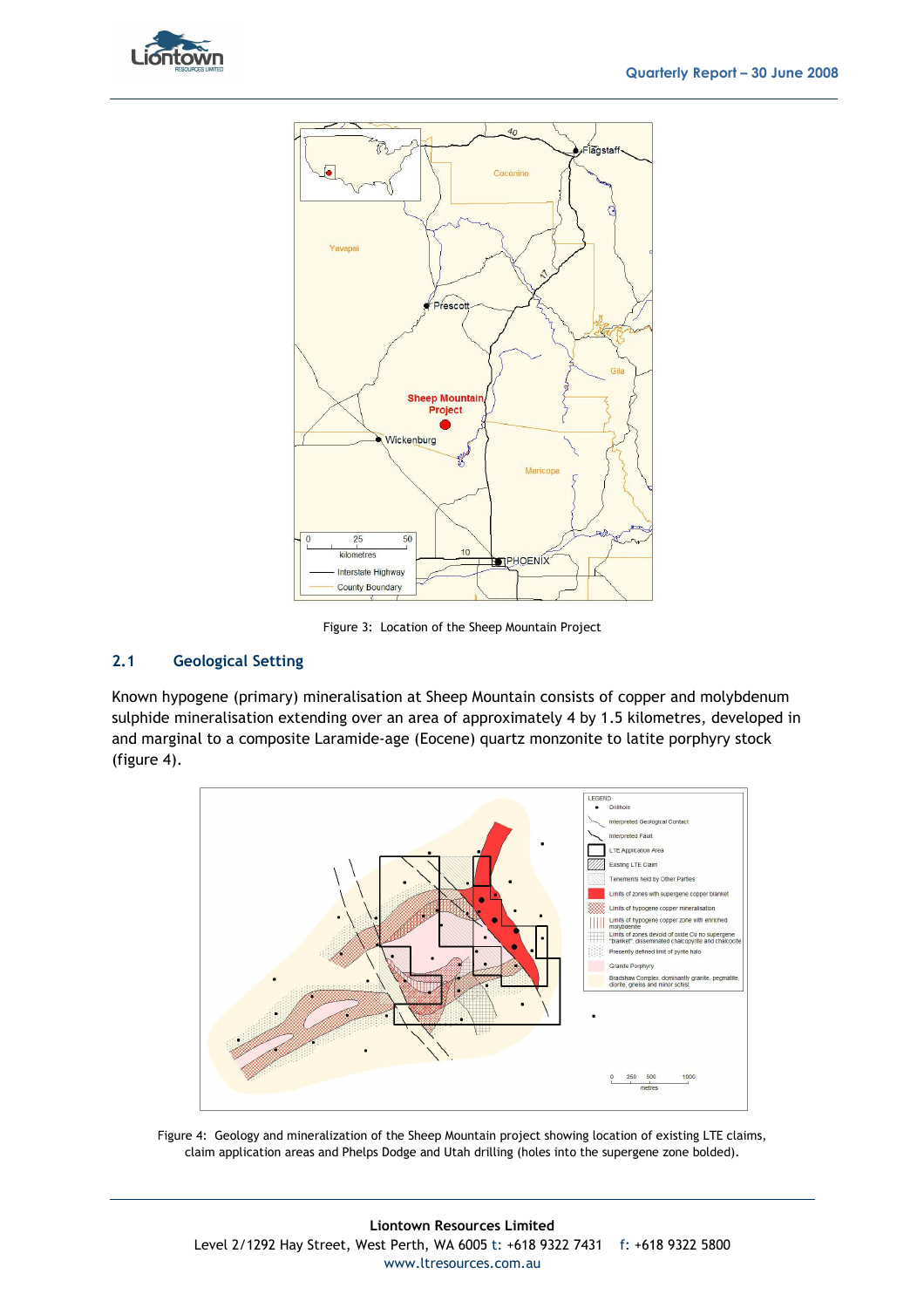

A supergene copper-molybdenum zone up to 50 metres thick, developed prior to deposition of postmineral volcanics, is preserved over parts of the primary mineralisation.

Similar Laramide-age porphyries in adjacent parts of the western USA and northern Mexico host giant porphyry copper and molybdenum deposits such as the Resolution (Magma), Bagdad, Inspiration, Miami and Morenci deposits in Arizona, the Bingham Canyon deposit in Utah, and the Cananea deposit in Mexico.



View looking Northwest along the Cow Creek fault zone, Sheep Mountain Project, which hosts the supergene resource at depth. This view is from the lower right of figure 4, looking towards the upper right.

Although many of these deposits are or were mined by open pit methods, several are now mined by underground methods at considerable depths. For example, BHP Billiton's Kalamazoo Deposit was mined to a depth of 1,100 metres, and Rio Tinto has said it is planning to block cave the Resolution Deposit at depths of over 2,100 metres.



Outcrop of primary porphyry-style alteration and veining at Sheep Mountain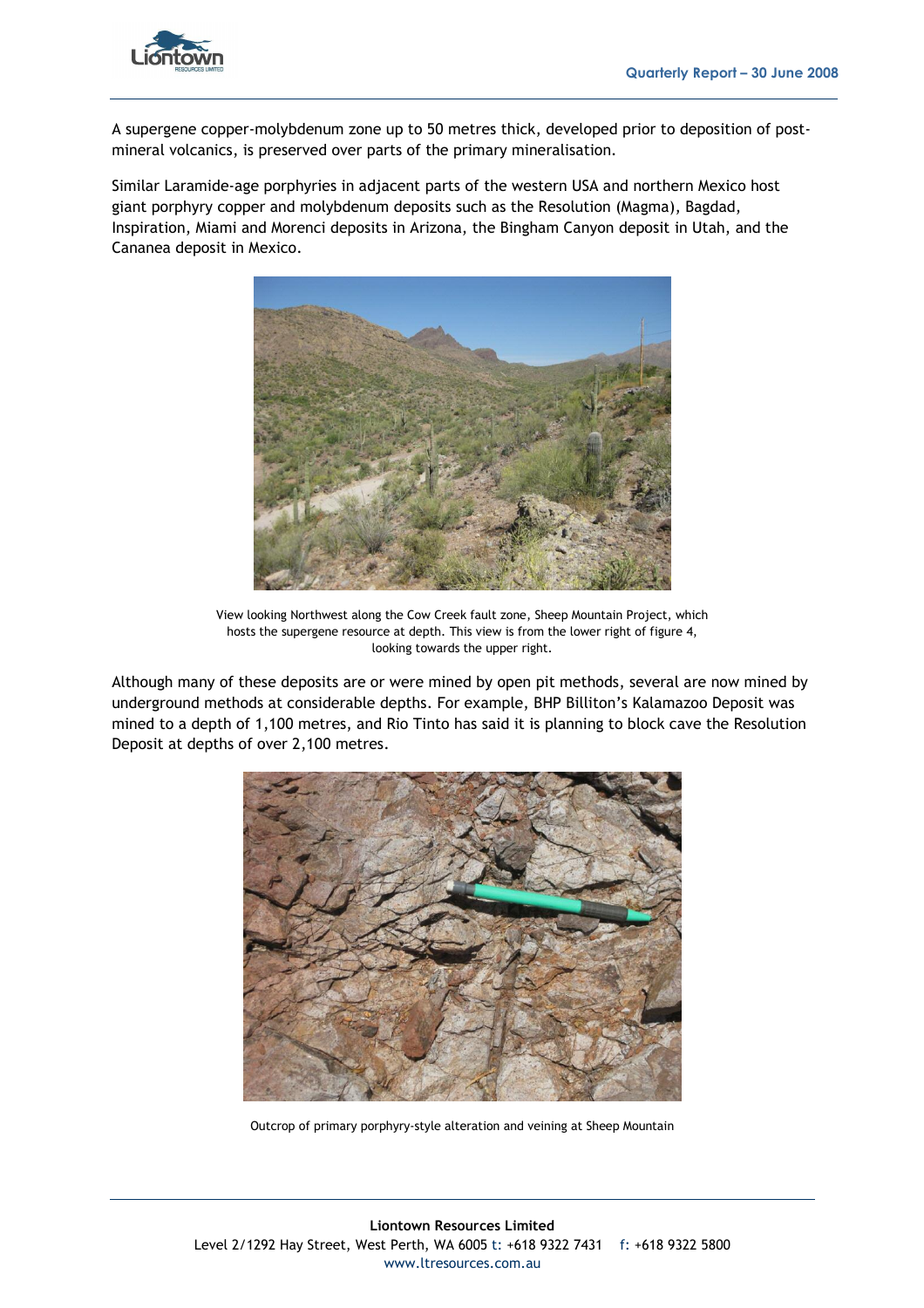



# **3.0 NEW TENEMENT APPLICATIONS**

# **3.1 Elliot Phosphate Project – Northern Territory**

Application has been made for an area of over  $8,000 \text{ km}^2$  of new tenements in the Northern Territory.

The applications lie to the west of the township of Elliott, which is located on the Stuart Highway about 240 km north of Tennant Creek. The region covers the northeast to northern margins of the Palaeozoic-age Wiso Basin, in which phosphate occurrences in Cambrian stratigraphy have been reported by the Northern Territory Geological Survey. There are some historical reports that indicate low grade phosphate mineralisation has been identified in water bores within the application areas.



### **3.2 Mansfield Phosphate Project – Victoria**

Application was also made over  $285 \text{km}^2$  of tenements near the town of Mansfield in Victoria.

The project area includes the historic Phosphate Hill mine from which a total of 16,270 tonnes at an average grade of about  $16\%$  P<sub>2</sub>O<sub>5</sub> was produced between 1916 and 1926. Several minor phosphate occurrences have been noted within the application area, which covers a sequence of mainly Devonian and Ordovician age sediments.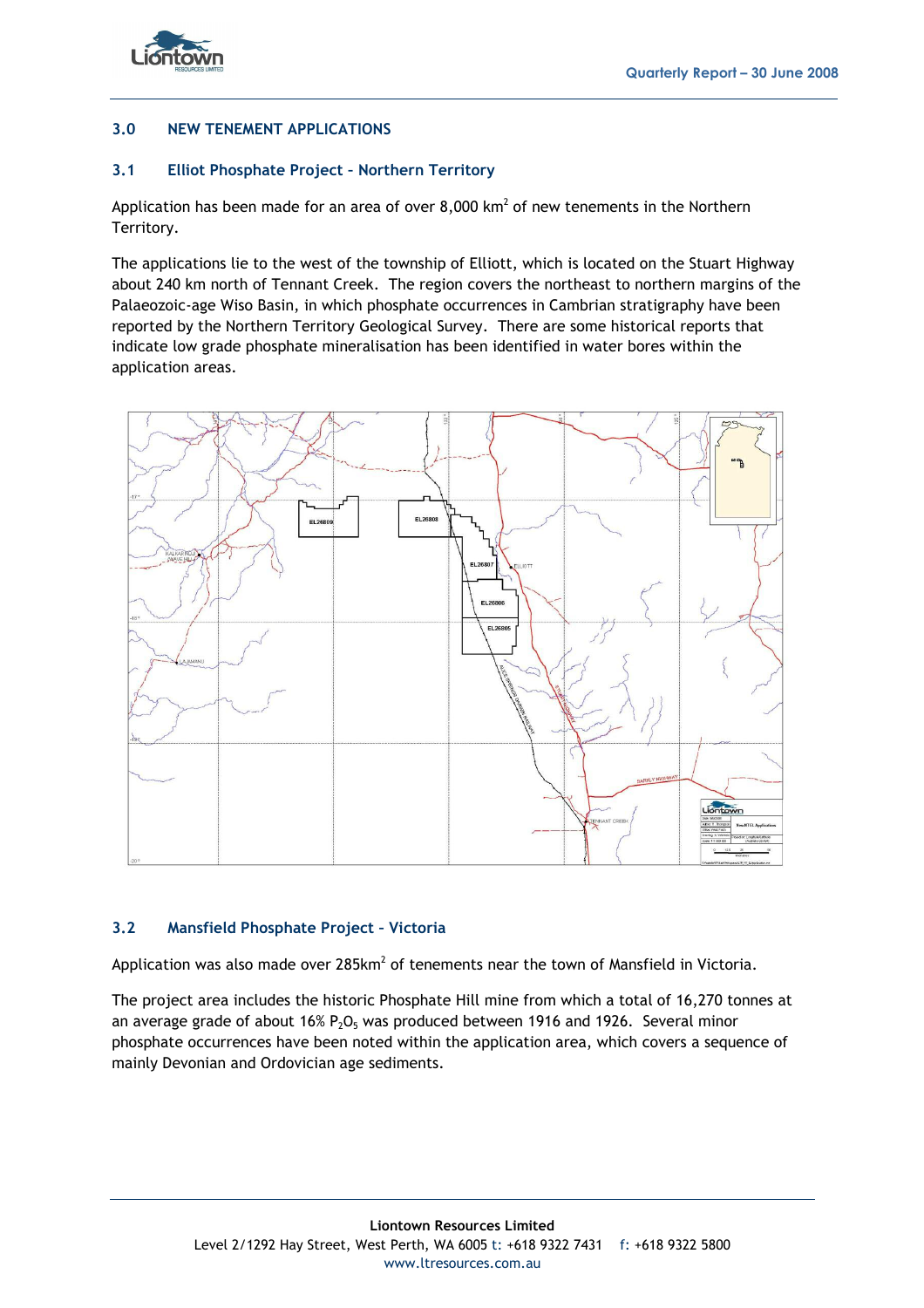



#### **3.3** Mount Windsor Volcanics

An additional tenement of approximately 140 km<sup>2</sup> has been applied for at Mt Deane. This property adjoins the Company's existing Mount Windsor tenements and covers parts of the lower Mt Windsor Volcanics sequence.

### **4.0 FORT CONSTANTINE SOUTH JOINT VENTURE**

Liontown Resources has entered into an agreement with Exco Resources Limited during the quarter pursuant to which Exco can earn up to a 70% interest in the Company's Fort Constantine South (FCS) Project.

The key terms of the arrangement are as follows:

- 1. Exco has a 12-month option period in which to spend a minimum of \$200,000 on the tenements in order to identify and test prospective exploration anomalies.
- 2. Upon exercise of its option, Exco may elect to commit to spend a further \$1,000,000 on the tenements over 18 months in order to earn a 51% interest in the project.
- 3. Exco may then elect to commit to an additional \$2,000,000 in the subsequent two years to increase its interest to 70% of the project.

Previous exploration on the FCS tenements has identified a number of prospective geophysical anomalies, which have been the subject of only limited drill testing. Given the residual potential which exists, and the strategic location of the tenements, adjacent to Exco's flagship E1 Camp, and Xstrata's Ernest Henry Mine, Exco intends carrying out further drill testing as part of its ongoing exploration and resource development programs.